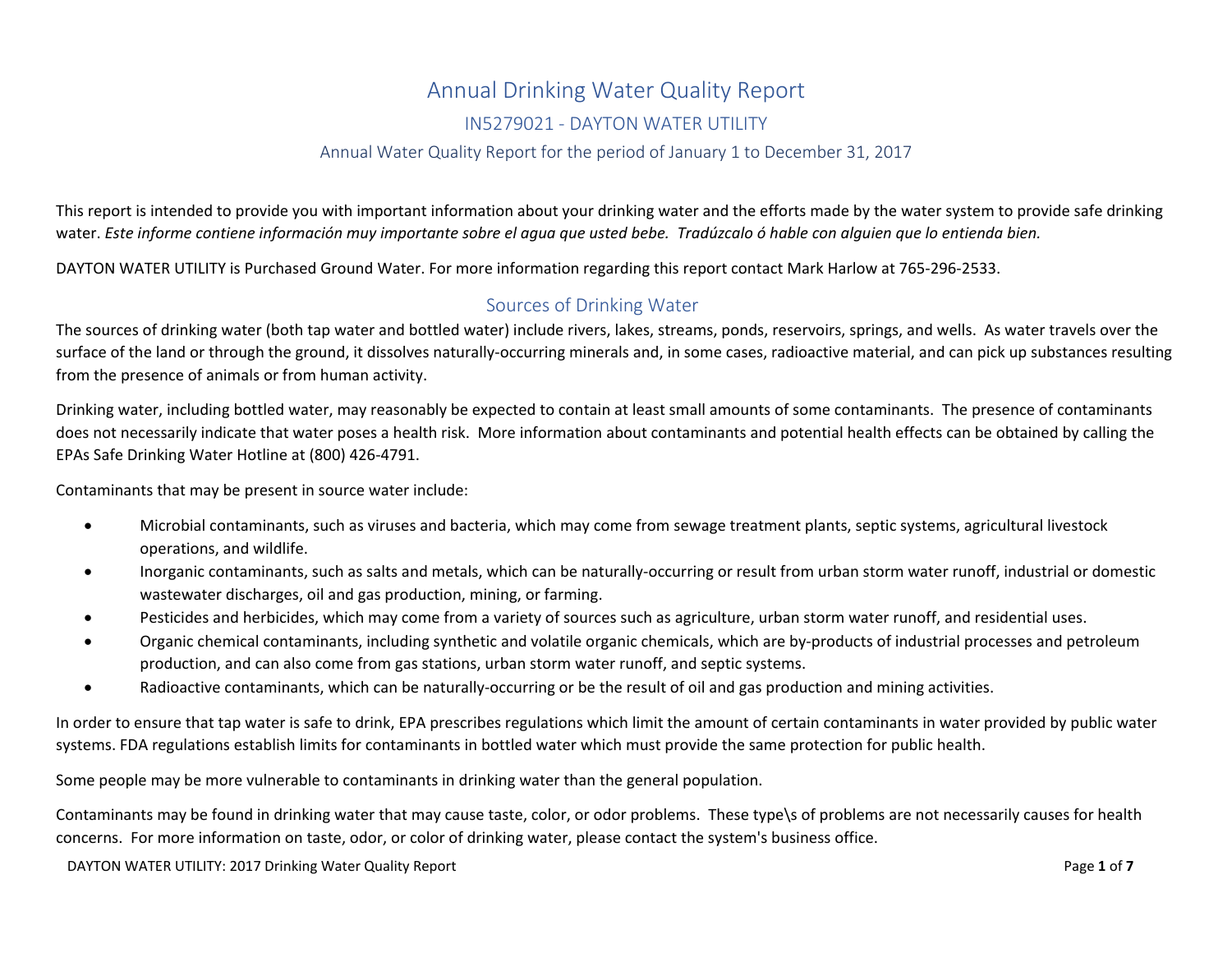Immuno-compromised persons such as persons with cancer undergoing chemotherapy, persons who have undergone organ transplants, people with HIV/AIDS or other immune system disorders, some elderly and infants can be particularly at risk from infections. These people should seek advice about drinking water from their health care providers. EPA/CDC guidelines on appropriate means to lessen the risk of infection by Cryptosporidium and other microbial contaminants are available from the Safe Drinking Water Hotline (800-426-4791).

If present, elevated levels of lead can cause serious health problems, especially for pregnant women and young children. Lead in drinking water is primarily from materials and components associated with service lines and home plumbing. We cannot control the variety of materials used in plumbing components. When your water has been sitting for several hours, you can minimize the potential for lead exposure by flushing your tap for 30 seconds to 2 minutes before using water for drinking or cooking. If you are concerned about lead in your water, you may wish to have your water tested. Information on lead in drinking water, testing methods, and steps you can take to minimize exposure is available from the Safe Drinking Water Hotline or at http://www.epa.gov/safewater/lead.

If present, elevated levels of lead can cause serious health problems, especially for pregnant women and young children. Lead in drinking water is primarily from materials and components associated with service lines and home plumbing. We are responsible for providing high quality drinking water, but we cannot control the variety of materials used in plumbing components. When your water has been sitting for several hours, you can minimize the potential for lead exposure by flushing your tap for 30 seconds to 2 minutes before using water for drinking or cooking. If you are concerned about lead in your water, you may wish to have your water tested. Information on lead in drinking water, testing methods, and steps you can take to minimize exposure is available from the Safe Drinking Water Hotline or at [http://www.epa.gov/safewater/lead.](http://www.epa.gov/safewater/lead)

#### Source Water Information

SWA = Source Water Assessment

| <b>Source Water Name</b> |    | <b>Type of Water Report Status Location</b> |  |
|--------------------------|----|---------------------------------------------|--|
| LAFAYETTE- IN5279013     | GW | Active                                      |  |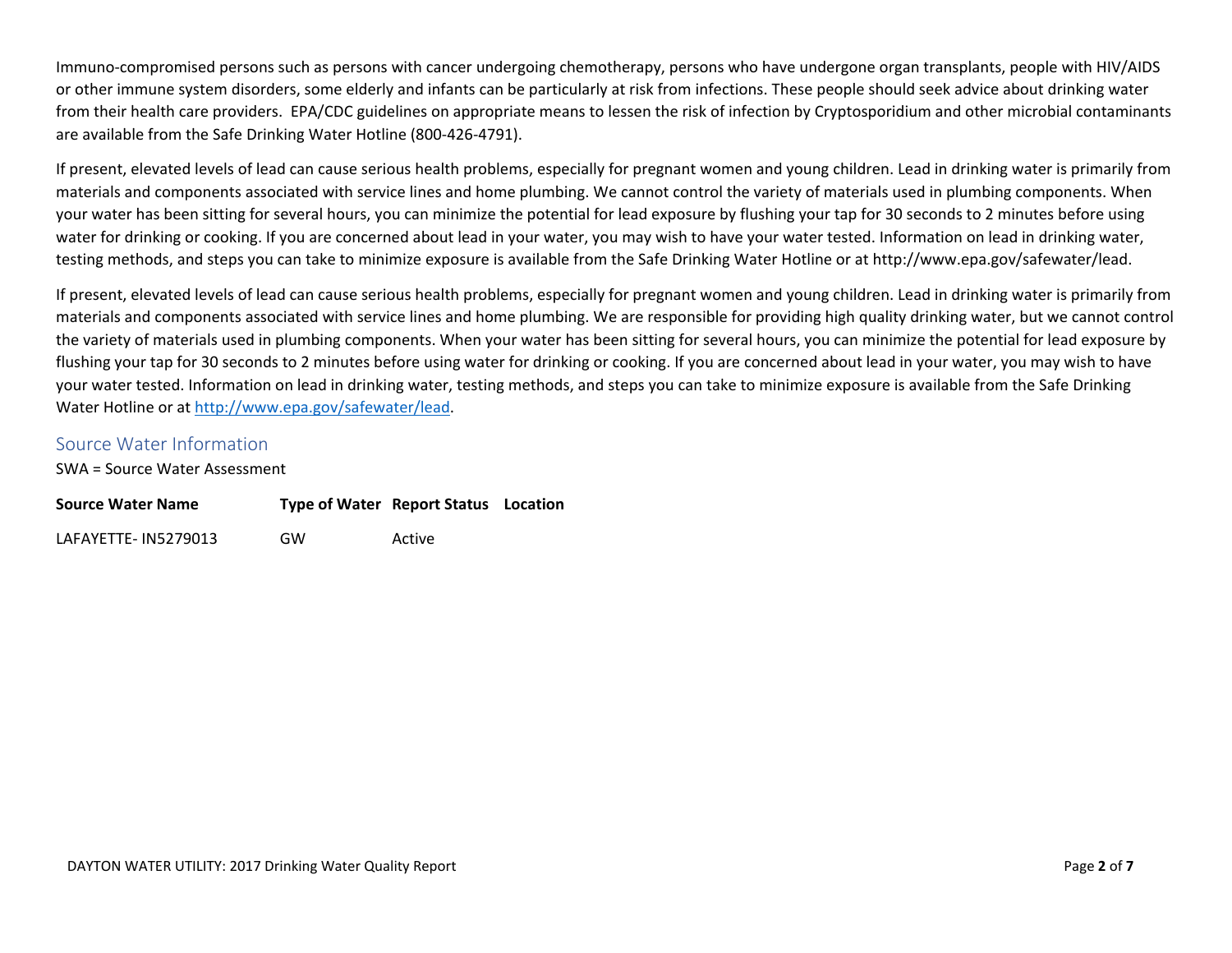## 2017 Regulated Contaminants Detected for Dayton Water Utility

#### Lead and Copper

#### Definitions:

#### Action Level Goal (ALG):

The level of a contaminant in drinking water below which there is no known or expected risk to health. ALGs allow for a margin of safety.

Action Level:

The concentration of a contaminant which, if exceeded, triggers treatment or other requirements which a water system must follow.

If present, elevated levels of lead can cause serious health problems, especially for pregnant women and young children. Lead in drinking water is primarily from materials and components associated with service lines and home plumbing. We are responsible for providing high quality drinking water, but we cannot control the variety of materials used in plumbing components. When your water has been sitting for several hours, you can minimize the potential for lead exposure by flushing your tap for 30 seconds to 2 minutes before using water for drinking or cooking. If you are concerned about lead in your water, you may wish to have your water tested. Information on lead in drinking water, testing methods, and steps you can take to minimize exposure is available from the Safe Drinking Water Hotline or at [http://www.epa.gov/safewater/lead.](http://www.epa.gov/safewater/lead)

| <b>Lead and</b><br>Copper | Date<br>Sampled | <b>MCLG</b> | <b>Action Level</b><br>(AL) | 90th<br>Percentile | # Sites Over<br>AL | <b>Units</b> | <b>Violation</b> | <b>Likely Source</b><br>of<br>Contamination                                                                               |
|---------------------------|-----------------|-------------|-----------------------------|--------------------|--------------------|--------------|------------------|---------------------------------------------------------------------------------------------------------------------------|
| Copper                    | 08/03/2015      | 1.3         | 1.3                         | 0.365              | $\mathbf 0$        | ppm          | N                | Erosion of natural<br>deposits; Leaching<br>from wood<br>preservatives;<br>Corrosion of<br>household<br>plumbing systems. |
| Lead                      | 08/03/2015      | $\mathbf 0$ | 15                          | 0.5                | 0                  | ppb          | Ν                | Corrosion of<br>household<br>plumbing<br>systems; Erosion<br>of natural<br>deposits.                                      |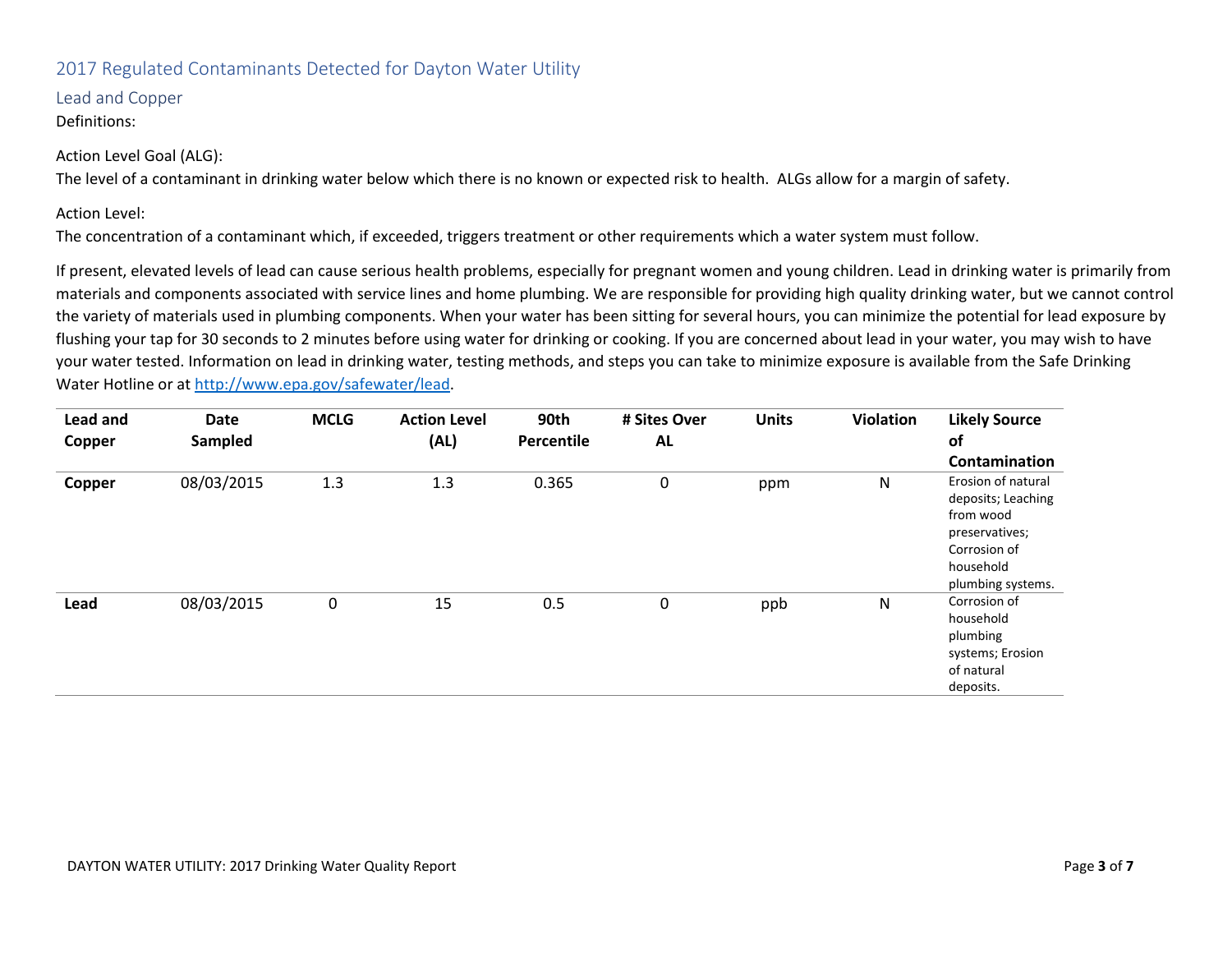| <b>Regulated Contaminants</b><br><b>Disinfectants and By-</b> | <b>Collection</b><br>Date | <b>Highest</b><br>Level | Range of<br><b>Levels</b> | <b>MCLG</b>              | <b>MCL</b> | <b>Units</b> | <b>Violation</b> | <b>Likely source</b><br>оf                       |
|---------------------------------------------------------------|---------------------------|-------------------------|---------------------------|--------------------------|------------|--------------|------------------|--------------------------------------------------|
| <b>Products</b>                                               |                           | <b>Detected</b>         | <b>Detected</b>           |                          |            |              |                  | Contamination                                    |
| Chlorine                                                      | 2017                      |                         | $1 - 1$                   | MRDLG=4                  | $MRDL=4$   | ppm          | N                | Water additive<br>used to control<br>microbes.   |
| <b>Total Trihalomethanes</b>                                  | 2017                      | 2.9                     | $2.9 - 2.9$               | No goal for<br>the total | 80         | ppb          | N                | By-product of<br>drinking water<br>disinfection. |

## Water Quality Test Results

| Definitions:                                 | The following tables contain scientific terms and measures, some of which may require<br>explanation.                                                                                                                                                                      |
|----------------------------------------------|----------------------------------------------------------------------------------------------------------------------------------------------------------------------------------------------------------------------------------------------------------------------------|
| Avg:                                         | Regulatory compliance with some MCLs are based on running annual average of monthly<br>samples.                                                                                                                                                                            |
| Maximum Contaminant Level or MCL:            | The highest level of a contaminant that is allowed in drinking water. MCLs are set as close to<br>the MCLGs as feasible using the best available treatment technology.                                                                                                     |
| Level 1 Assessment:                          | A Level 1 assessment is a study of the water system to identify potential problems and<br>determine (if possible) why total coliform bacteria have been found in our water system.                                                                                         |
| Maximum Contaminant Level Goal or MCLG:      | The level of a contaminant in drinking water below which there is no known or expected<br>risk to health. MCLGs allow for a margin of safety.                                                                                                                              |
| Level 2 Assessment:                          | A Level 2 assessment is a very detailed study of the water system to identify potential<br>problems and determine (if possible) why an E. coli MCL violation has occurred and/or why<br>total coliform bacteria have been found in our water system on multiple occasions. |
| Maximum residual disinfectant level or MRDL: | The highest level of a disinfectant allowed in drinking water. There is convincing evidence<br>that addition of a disinfectant is necessary for control of microbial contaminants.                                                                                         |

# Water Quality Test Results

| Maximum residual disinfectant level goal or | The level of a drinking water disinfectant below which there is no known or expected risk to |
|---------------------------------------------|----------------------------------------------------------------------------------------------|
| MRDLG:                                      | health. MRDLGs do not reflect the benefits of the use of disinfectants to control microbial  |
|                                             | contaminants.                                                                                |
| na:                                         | not applicable.                                                                              |
| mrem:                                       | millirems per year (a measure of radiation absorbed by the body)                             |
| ppb:                                        | micrograms per liter or parts per billion - or one ounce in 7,350,000 gallons of water.      |
| ppm:                                        | milligrams per liter or parts per million - or one ounce in 7,350 gallons of water.          |
| Treatment Technique or TT:                  | A required process intended to reduce the level of a contaminant in drinking water.          |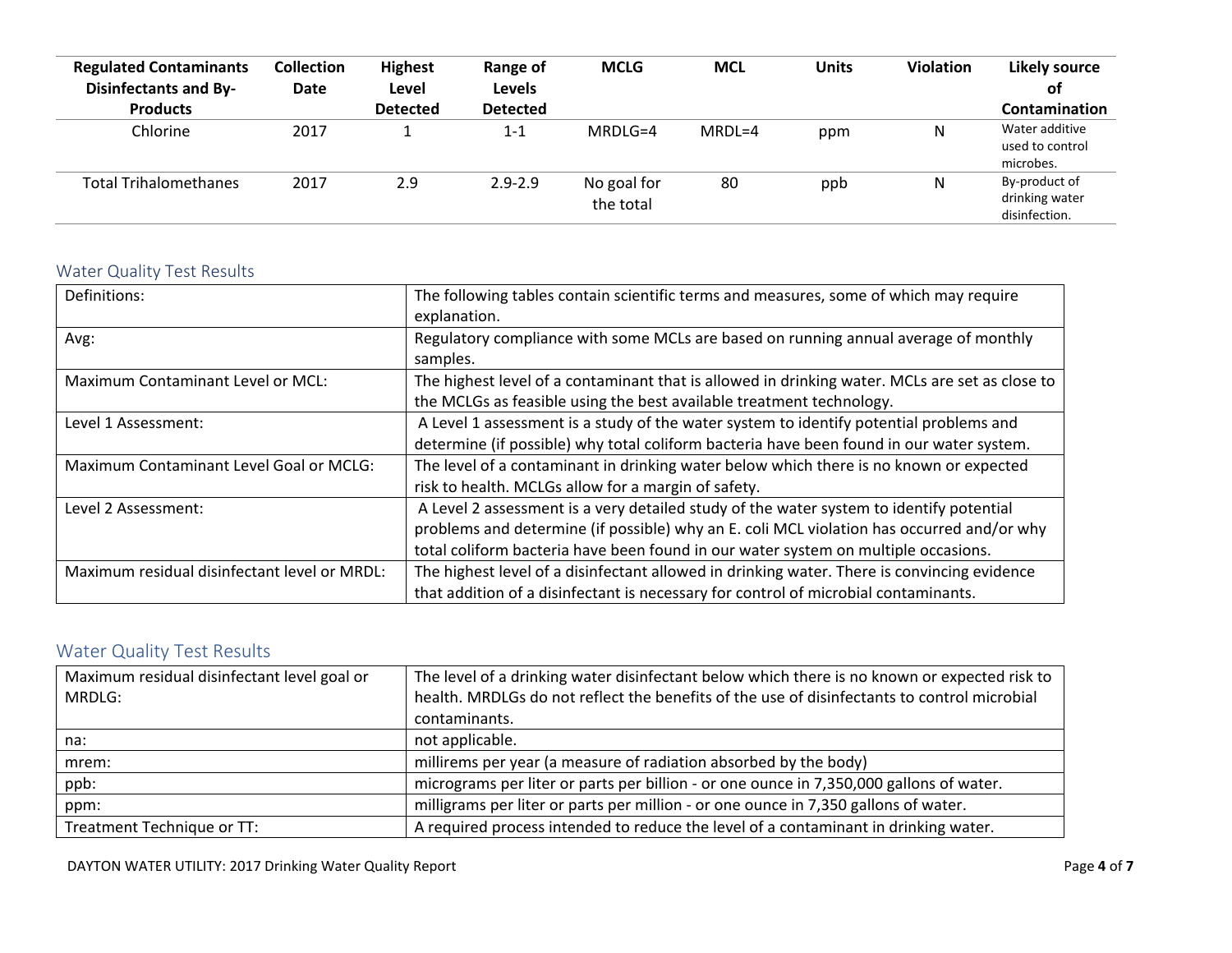## 2017 Regulated Contaminants Detected for Lafayette Water Works

#### Lead and Copper

#### Definitions:

Action Level Goal (ALG): The level of a contaminant in drinking water below which there is no known or expected risk to health. ALGs allow for a margin of safety.

Action Level: The concentration of a contaminant which, if exceeded, triggers treatment or other requirements which a water system must follow.

If present, elevated levels of lead can cause serious health problems, especially for pregnant women and young children. Lead in drinking water is primarily from materials and components associated with service lines and home plumbing. We are responsible for providing high quality drinking water, but we cannot control the variety of materials used in plumbing components. When your water has been sitting for several hours, you can minimize the potential for lead exposure by flushing your tap for 30 seconds to 2 minutes before using water for drinking or cooking. If you are concerned about lead in your water, you may wish to have your water tested. Information on lead in drinking water, testing methods, and steps you can take to minimize exposure is available from the Safe Drinking Water Hotline or at [http://www.epa.gov/safewater/lead.](http://www.epa.gov/safewater/lead)

| Lead and<br>Copper | <b>Date</b><br>Sampled | <b>MCLG</b> | <b>Action Level</b><br>(AL) | 90th<br>Percentile | # Sites Over<br><b>AL</b> | <b>Units</b> | <b>Violation</b> | <b>Likely Source</b><br>of<br><b>Contamination</b>                                                                        |
|--------------------|------------------------|-------------|-----------------------------|--------------------|---------------------------|--------------|------------------|---------------------------------------------------------------------------------------------------------------------------|
| Copper             | 08/29/2016             | 1.3         | 1.3                         | 0.484              | 1                         | ppm          | N                | Erosion of natural<br>deposits; Leaching<br>from wood<br>preservatives;<br>Corrosion of<br>household<br>plumbing systems. |
| Lead               | 08/29/2016             | $\mathbf 0$ | 15                          | 1.1                | 0                         | ppb          | N                | Corrosion of<br>household<br>plumbing<br>systems; Erosion<br>of natural<br>deposits.                                      |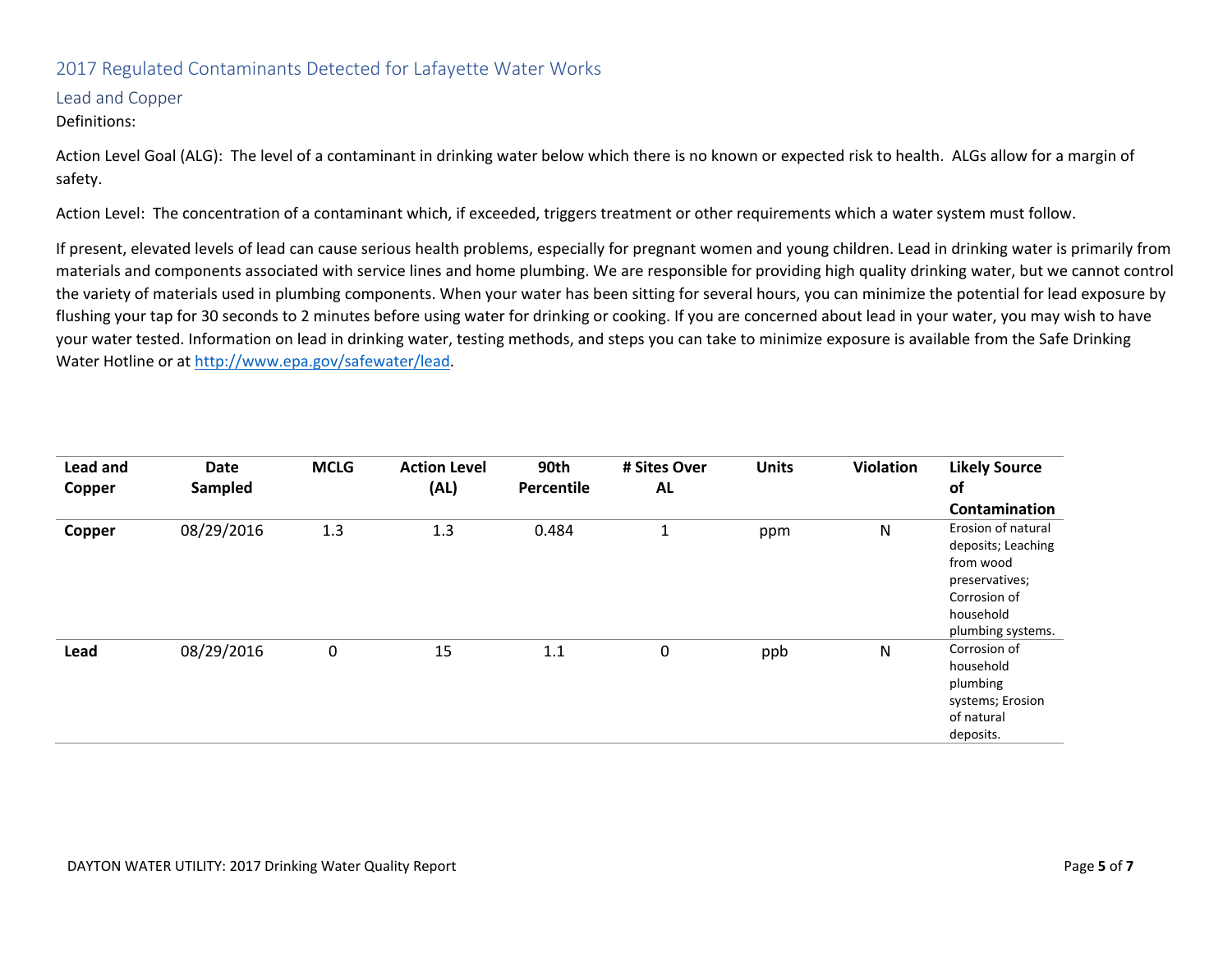Regulated Contaminants

| <b>Disinfectants and</b><br><b>Disinfection By-</b> | <b>Collection</b><br><b>Date</b> | <b>Highest</b><br>Level      | Range of<br><b>Levels</b>      | <b>MCLG</b>              | <b>MCL</b>     | <b>Units</b> | <b>Violation</b> | <b>Likely Source</b><br>of                                                                                                                      |
|-----------------------------------------------------|----------------------------------|------------------------------|--------------------------------|--------------------------|----------------|--------------|------------------|-------------------------------------------------------------------------------------------------------------------------------------------------|
| <b>Products</b>                                     |                                  | <b>Detected</b>              | <b>Detected</b>                |                          |                |              |                  | Contamination                                                                                                                                   |
| Chlorine                                            | 2017                             | $\mathbf{1}$                 | $1 - 1$                        | $MRDLG = 4$              | $MRDL = 4$     | ppm          | ${\sf N}$        | Water additive<br>used to control<br>microbes.                                                                                                  |
| Total<br>Trihalomethanes<br>(TTHM)                  | 2017                             | 2.9                          | $2.9 - 2.9$                    | No goal for<br>the total | 80             | ppb          | ${\sf N}$        | By-product of<br>drinking water<br>disinfection.                                                                                                |
| Chlorine                                            | 2017                             | $\mathbf{1}$                 | $0 - 1$                        | $MRDLG = 4$              | $MRDL = 4$     | ppm          | ${\sf N}$        | Water additive<br>used to control<br>microbes.                                                                                                  |
| <b>Haloacetic Acids</b><br>(HAA5)                   | 2017                             | $2^{\circ}$                  | $0 - 5.01$                     | No goal for<br>the total | 60             | ppb          | ${\sf N}$        | By-product of<br>drinking water<br>disinfection.                                                                                                |
| Total<br>Trihalomethanes<br>(TTHM)                  | 2017                             | $\overline{2}$               | $1.1 - 3.8$                    | No goal for<br>the total | 80             | ppb          | ${\sf N}$        | By-product of<br>drinking water<br>disinfection.                                                                                                |
| Inorganic<br>Contaminants                           | Collection<br>Date               | Highest<br>Level<br>Detected | Range of<br>Levels<br>Detected | <b>MCLG</b>              | <b>MCL</b>     | Units        | Violation        | Likely Source of<br>Contamination                                                                                                               |
| <b>Barium</b>                                       | 2017                             | 0.223                        | $0.0126 -$<br>0.223            | $\overline{2}$           | $\overline{2}$ | ppm          | ${\sf N}$        | Discharge of<br>drilling wastes;<br>Discharge from<br>metal refineries;<br>Erosion of natural<br>deposits.                                      |
| Fluoride                                            | 2017                             | 0.552                        | $0.0434 -$<br>0.552            | $\overline{4}$           | 4.0            | ppm          | ${\sf N}$        | Erosion of natural<br>deposits; Water<br>additive which<br>promotes strong<br>teeth; Discharge<br>from fertilizer and<br>aluminum<br>factories. |
| Nitrate [measured<br>as Nitrogen]                   | 2017                             | $\mathbf{1}$                 | $0.764 - 1.52$                 | 10                       | 10             | ppm          | ${\sf N}$        | Runoff from<br>fertilizer use;<br>Leaching from<br>septic tanks,<br>sewage; Erosion<br>of natural<br>deposits.                                  |